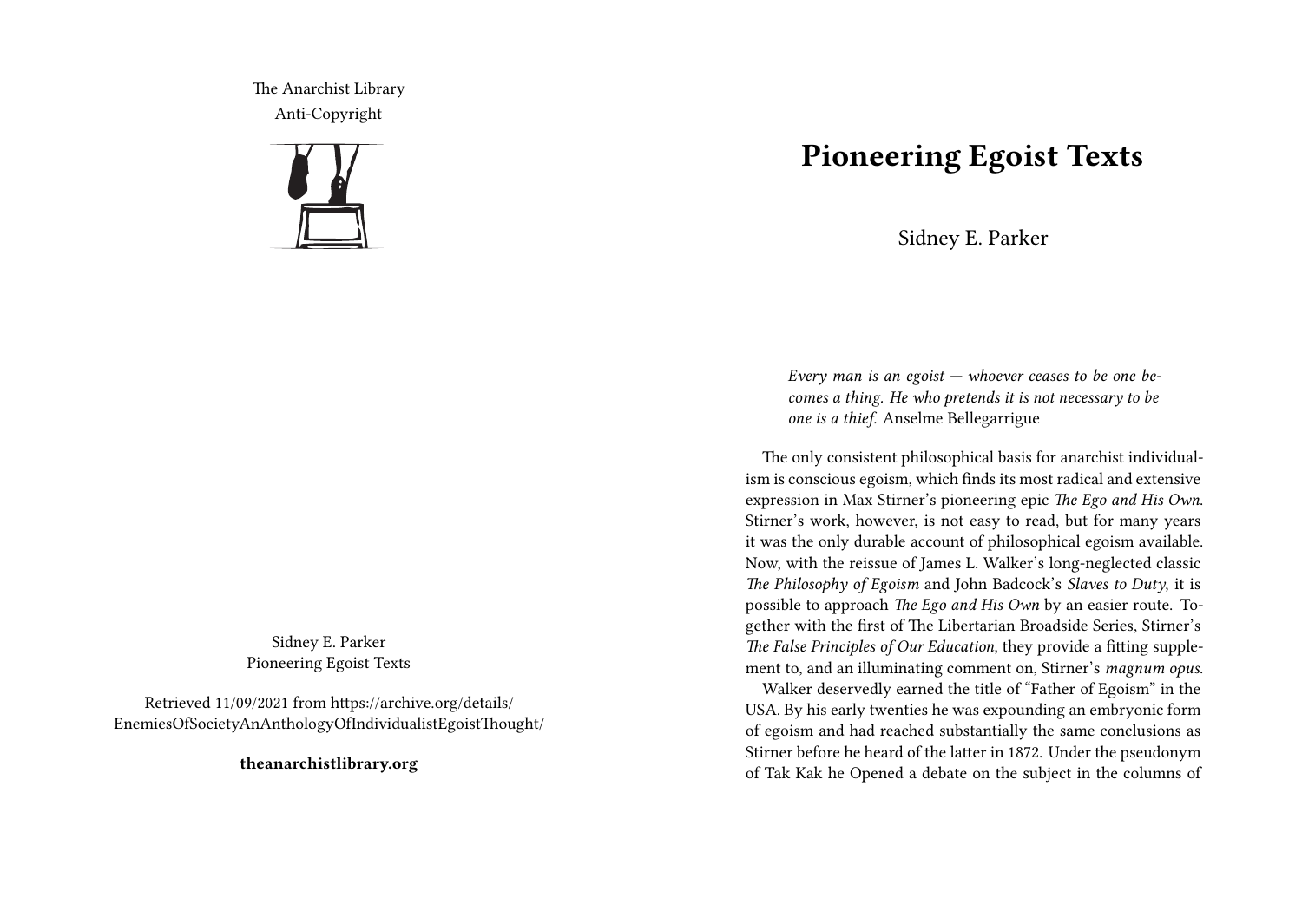Benjamin Tucker's *Liberty* in the 18803 and succeeded in carrying most of the Tuckerites, including Tucker himself, into the egoist camp. The bulk of *The Philosophy of Egoism* however, appeared serially in the magazine *Egoism*, published by Georgia and Henry Replogle from 1890-1898. In 1905, it was published in its entirety by Walker's widow, a year after his death from smallpox in Mexico.

When the book first appeared it was described in *Liberty* as "no more concise exposition of the philosophy of egoism has ever been given to the world. In this book Duty, Conscience, Moralism, Right and all the fetishes and superstitions which have infested the human intellect since man ceased to walk on four feet, are annihilated, swept away, relegated to the rubbish heap of the waste of human intelligence that has gone on through the progress of the race from its infancy."

Little has appeared in the English language since then to alter this judgment. Indeed, reading Walker in the light of certain recent "egoists" one sees how he stands head and shoulders above them, particularly those who retail constipated moralisms from under the sign of the Randian Revelation. How Walker would have been amused by their interminable mental gymnastics over "rights" and "force" which resemble nothing so much as the legendary medieval debates on how many angels could dance on the point of a needle. For him both "right" and "force" were expediencies to be claimed or exercised as an individual saw fit— and had the power!

In a style alternating between the magisterial and the pithy, and lit and lightened with flashes of telling eloquence, walker launches broadside after broadside at the ramparts of altruistic idealism. Every type of "supernal altruist" from the priest to the moralizing freethinker, from Nietzsche (yes, Nietzsche who wanted us to live for the Overman!) to the quasi-individualist Herbert Spencer, comes under his withering fire. I am tempted to quote from many passages in which he deftly turns the tables on the anti-egoists and shows how nearly 2,000 years of Iudeo-Christianity has covered what Stirner called "the noble nature of egoism" with the rancorous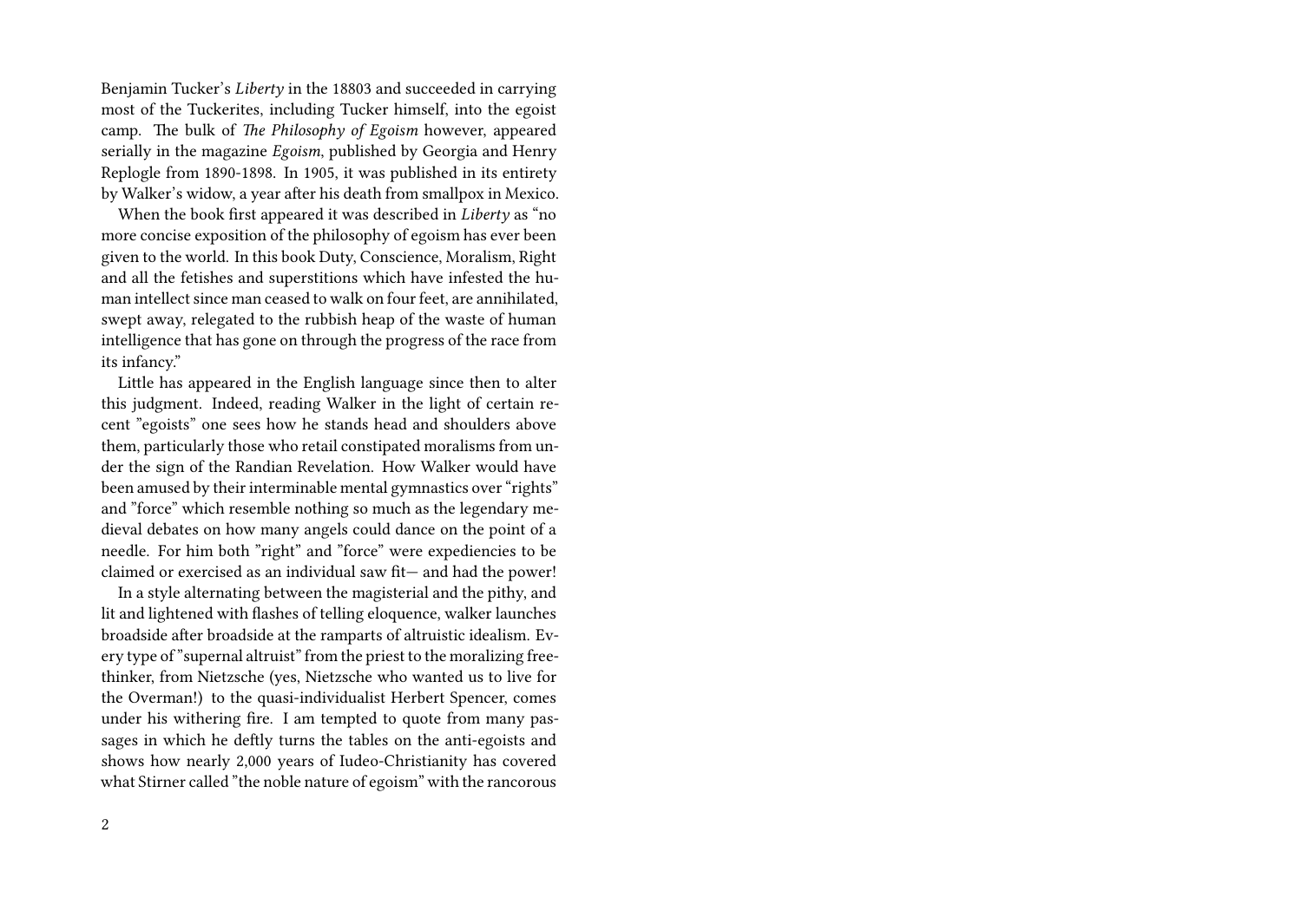slime of the self-sacrificed, but I will content myself with only one in which Walker is replying to some of his critics writing in "libertarian papers":

Many show absolutely no understanding of Egoism. It is an affair of objective classification of acts, they suppose. Thus if I have an apple and eat it, that is Egoism, they suppose. if I give the apple to my friend, that is Altruism, they suppose. How simple! Then I, being an Egoist and liking to see some of my friends eat my apples, must not indulge this pleasure unless I can stand certain persons' charges of inconsistency. Let me give them a point: I select my friends. My apples are not for everybody to help himself. Let me give them another point: The man who eats his own apple, not because he likes it, but because he thinks it is Egoistic to eat it—not to talk of duty—is only a deluded Egoist, by which I mean that he has missed being an Egoist in the definite sense in which I am using the word in these closing chapters. As James J. Martin remarks in his foreword: Walker was one of "the giants of philosophical egoism".

Badcock's essay "Slaves to Duty" nearly suffered the same fate as Walker's book, but was saved from complete neglect by Laurance Labadie who reprinted it in 1938. First delivered as a lecture in 1894 to the London South Place Junior Ethical Society, it appeared shortly afterwards as a pamphlet. Badcock subjects the "duty" spook to a thorough investigation and after he has finished it there is not enough left to give even a modicum of consolation to the most credulous member of the Society for Psychical Research.

Since I have written the Introduction to this corrected and annotated edition I will leave it at that— adding, however, that the appendix is a much needed reprint of John Beverley Robinson's